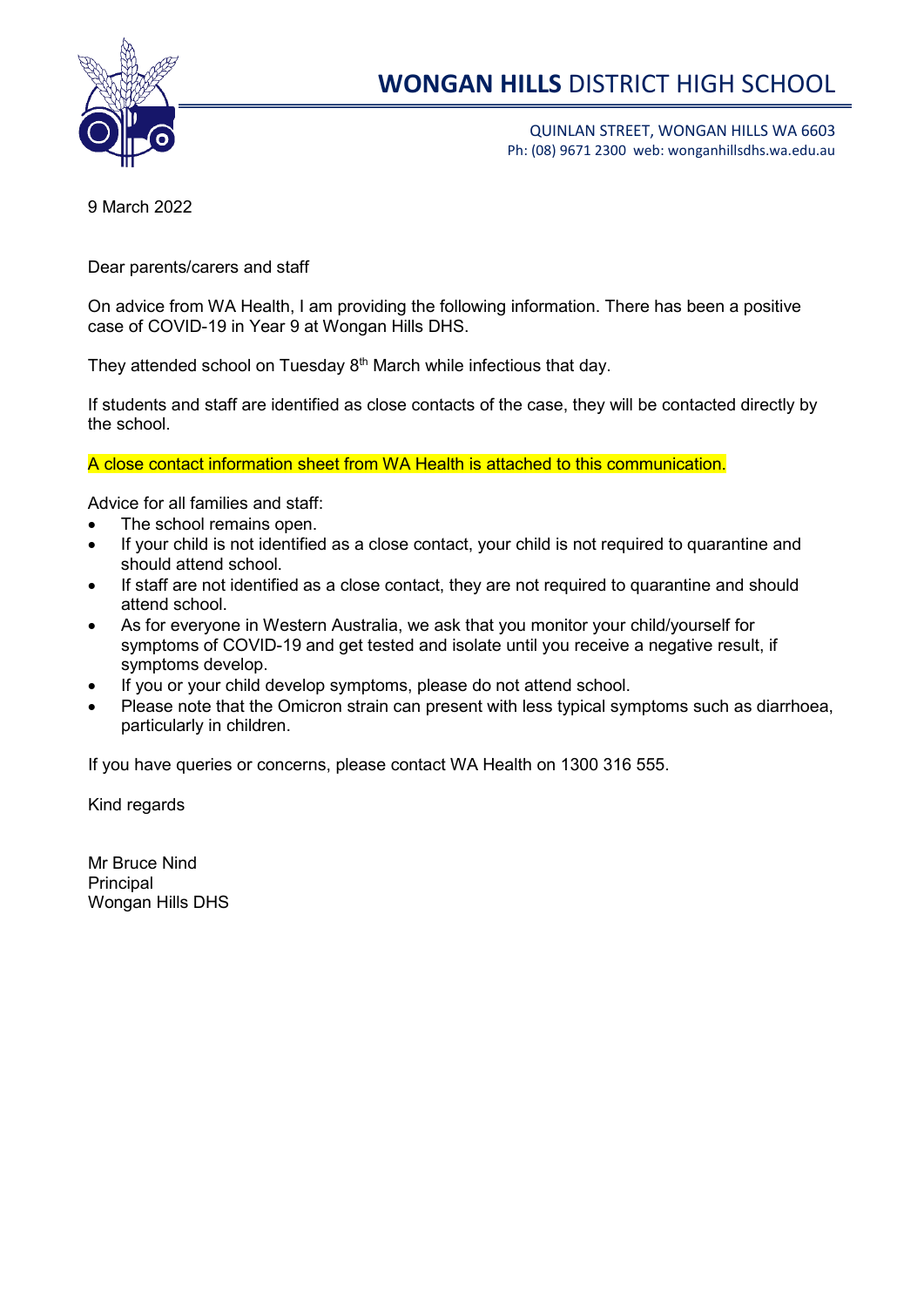

# **Coronavirus Disease (COVID-19)**

#### **Information for parents/guardians Child identified as a close contact of a COVID-19 positive case**

If your child has been identified as a close contact of a person who has been diagnosed with Coronavirus Disease 2019 (COVID-19), your child must stay home **for at least 7 days** from their last time/date of contact with a positive case of COVID-19, or as advised by **WA Health.**

This letter provides important information about COVID-19 and what you need to do.

### **What is COVID-19 and what are the symptoms?**

COVID-19 is caused by a virus. Symptoms range from mild illness to pneumonia and may include fever, flulike symptoms (cough, sore throat and fatigue), diarrhoea, nausea/vomiting, shortness of breath and loss of smell and/or taste. Some people will recover easily while others may get sicker. Most of the symptoms of COVID-19 can be treated at home.

#### **Does my child need to stay at home all the time?**

Your child should not leave your home or accommodation **unless you need to seek urgent medical attention or escape an immediate threat to their safety or your safety.** Your child should not attend public places. Your child should not attend school.

If a child needs care throughout their self-quarantine period, the parent/guardian will need to quarantine with them. Families should choose one parent or guardian to quarantine with the child for the entire quarantine period. Switching parents or guardians is discouraged. If a sibling or other child cannot adequately separate from the close contact, that sibling or child should also quarantine with the parent or guardian and close contact.

Some older children may be able to quarantine independently in a separate area of the house if they do not require hands-on care.

If the child tests positive for COVID-19, a parent, guardian or sibling quarantining with the child will be at risk of developing COVID-19 and you will be required to complete an additional quarantine period as directed by WA Health.

Your child's legal quarantine requirements are set out in the *COVID Transition (Testing and Isolation) Directions*, which can be found online at: [www.wa.gov.au/government/publications/covid-transition-testing](http://www.wa.gov.au/government/publications/covid-transition-testing-and-isolation-directions)[and-isolation-directions.](http://www.wa.gov.au/government/publications/covid-transition-testing-and-isolation-directions)

### **What about people who live with me and my child?**

Please see the [fact sheet](https://healthywa.wa.gov.au/Articles/A_E/Coronavirus) for information on how to manage at home and protect the people who live with you, which can be found at [www.healthywa.wa.gov.au/Articles/A\\_E/Coronavirus.](http://www.healthywa.wa.gov.au/Articles/A_E/Coronavirus)

### **What do I do if my child develops symptoms of COVID-19?**

If you or your child develop symptoms at any time, you/your child should attend your nearest COVID-19 clinic for a test. PCR testing can be accessed at a COVID Clinic: [https://www.healthywa.wa.gov.au/articles/a\\_e/coronavirus/covid-clinics.](https://www.healthywa.wa.gov.au/articles/a_e/coronavirus/covid-clinics) Where possible a PCR test is preferred. If you are symptomatic and choose to use a Rapid Antigen Test (RAT) instead and, if the initial test is negative, you will need to repeat it 24 hours later.

If you need assistance contact Public Health Operations Team on **1300 316 555**, available 7 days a week between 8:00am and 7:45pm.